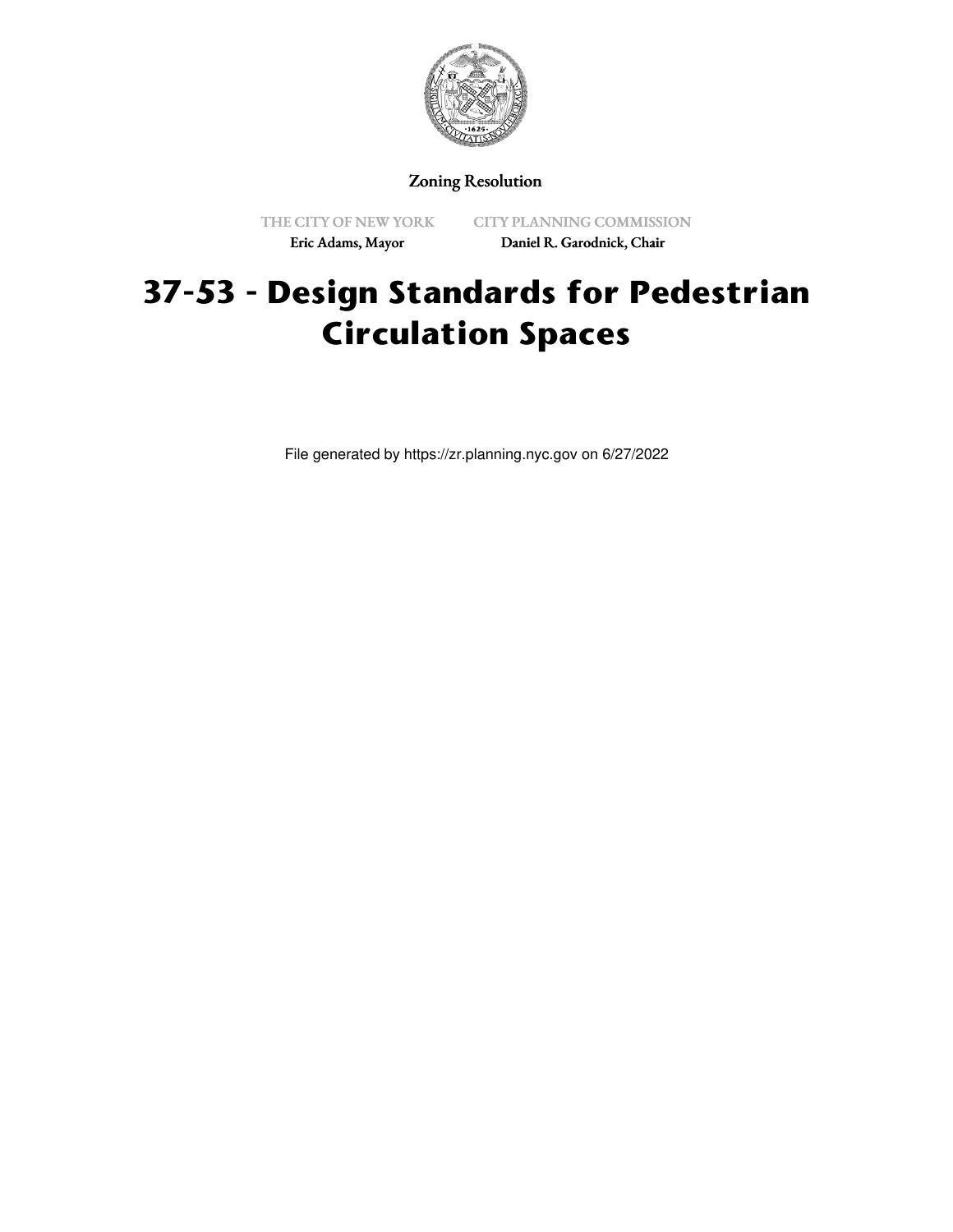# **37-53 - Design Standards for Pedestrian Circulation Spaces**

LAST AMENDED 10/7/2021

#### (a) Arcade

Arcades shall not be subject to the provisions of Sections 12-10 (DEFINITIONS) and 37-80 (ARCADES). In lieu thereof, the provisions of this Section shall apply.

An arcade is a continuous covered space that adjoins and extends along a #front lot line#, is at the same elevation as the adjoining sidewalk, is open for its entire length to the sidewalk except for columns and is accessible to the public at all times. An arcade shall be provided on the #wide street# frontage of a #zoning lot# of a #development# or #enlargement# where the #zoning lot# lies directly adjacent to an existing arcade on a #wide street#, except where an existing #building# without an arcade extends along a portion of the #wide street front lot line# of the #zoning lot# containing the #development# or #enlargement#. Where an arcade abuts another arcade, there shall be a clear, unobstructed passage between both arcades.

An arcade shall meet the following requirements:

(1) Dimensions

An arcade with columns shall have a minimum clear width of 10 feet, exclusive of all columns, and a maximum width of 15 feet, inclusive of columns. No column width shall be greater than five feet. Columns shall be spaced along the #street# with a minimum clear width between columns of 15 feet. An arcade shall have a clear height of not less than 12 feet and not more than 30 feet.

- (i) On an #interior lot# or a #through lot# fronting on a #narrow street#, an arcade without columns is permitted only if:
	- (a) it has a continuous, unobstructed minimum length of 100 feet or, with the exception of the width of driveways for the required loading berths located at the #side lot line# of the #zoning lot#, is unobstructed for the full length of the frontage of the #development#, whichever is greater; and
	- (b) the entire #front lot line# shall be unobstructed for the same depth of the arcade, except for that portion of the #front lot line# occupied by an existing #building#.
- (ii) On an #interior lot# or a #through lot# fronting on a #narrow street#, an arcade with columns is permitted only if it connects directly to an existing arcade on an adjacent #zoning lot#, matching it in width and alignment, and has a continuous, unobstructed minimum length beyond the existing adjacent arcade of at least 100 feet or, with the exception of the width of driveways for the required loading berths located at the #side lot line# of the #zoning lot#, is unobstructed for the full length of the frontage of the #development#, whichever is greater.
- (iii) On a #corner lot# fronting on a #narrow street#, an arcade is permitted only if it extends for the full length of the #street# frontage, with the exception of a driveway for a required loading berth located at the #side lot line# of the #zoning lot#, or if the arcade provides unobstructed pedestrian flow along such entire frontage in combination with one or more of the following other spaces with which it connects at one or both ends: a corner arcade, a #publicly accessible open area#, an off-street rail mass transit access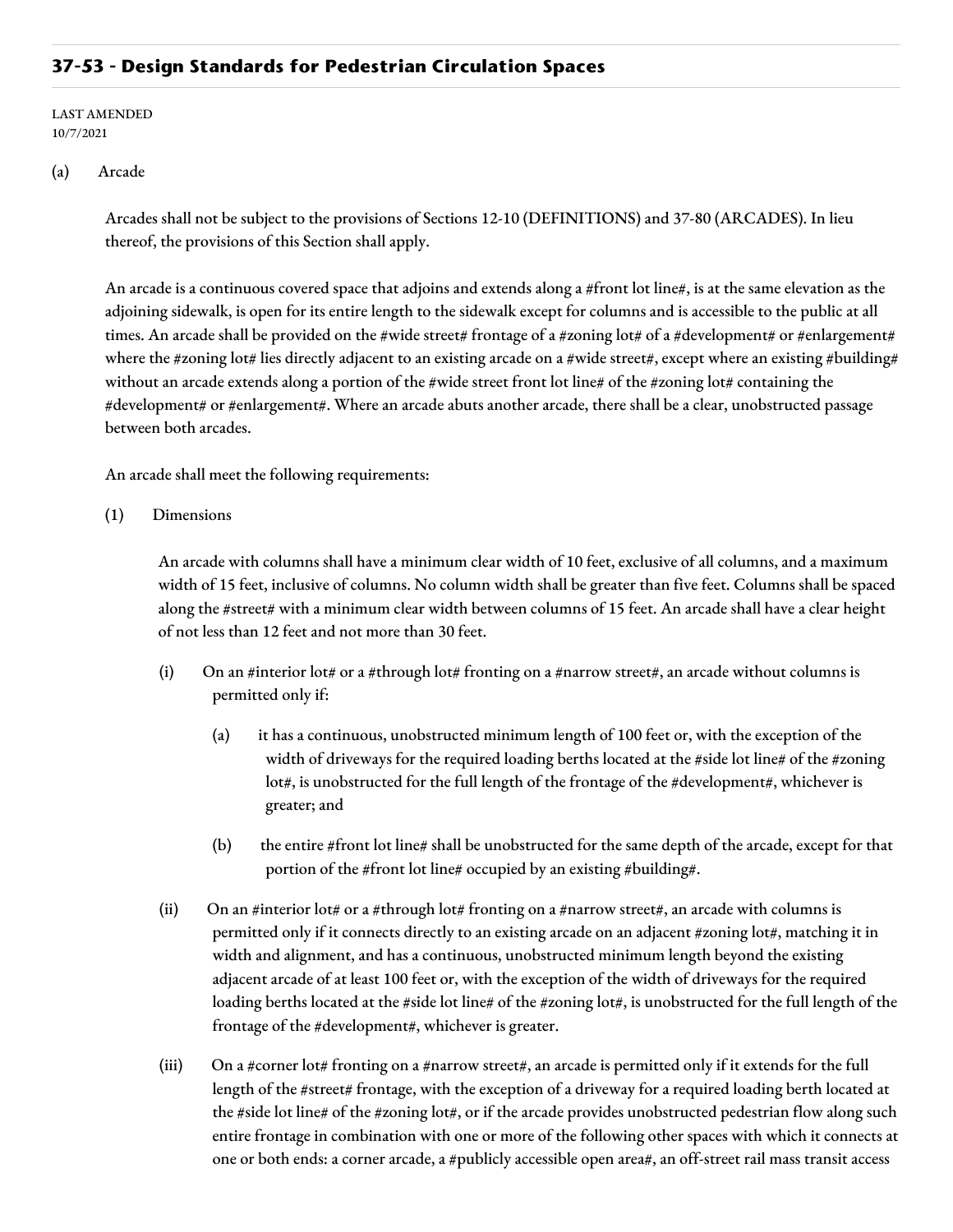improvement, an intersecting sidewalk widening, an intersecting #street#, a relocated or renovated subway entrance, a through #block# connection or a through #block# galleria.

- $(iv)$  On a #wide street#, an arcade shall be permitted, provided that:
	- (a) the arcade extends along the full length of the #street line# between intersecting #streets#; or
	- (b) in the case of an arcade that occupies less than the entire  $#$  street  $\#$  frontage between intersecting#streets#, on a full #block# front #zoning lot#, unobstructed pedestrian flow along the entire frontage is provided on the #zoning lot# by the arcade in combination with one or more of the following #open spaces# with which the arcade connects at one or both ends: a corner circulation space, a #publicly accessible open area# or an intersecting sidewalk widening; or
	- (c) in the case of an arcade whose #zoning lot# occupies less than the entire #street# frontage between intersecting #streets#, the arcade connects with an existing arcade of matching width and alignment, a #publicly accessible open area# on an adjacent #zoning lot#, so that unobstructed pedestrian flow along the entire #block# front is provided by the arcade in combination with such existing spaces.
- (2) Full #block# front arcade

When a #zoning lot# occupies a full #block# front, both ends of the arcade on that #street# frontage shall be open and accessible directly from the sidewalk of the intersecting #street# or any other qualifying pedestrian circulation space.

(3) Permitted obstructions

Except for #building# columns, and exterior wall thickness pursuant to Section 33-23 (Permitted Obstructions in Required Yards or Rear Yard Equivalents), an arcade shall be free from obstructions of any kind.

(4) Specific prohibitions

No vehicular driveways, except as permitted under paragraph (a)(1) (Dimensions) of this Section, parking spaces, passenger drop-offs, loading berths or trash storage facilities are permitted within an arcade, nor shall such facilities be permitted immediately adjacent to an arcade.

(5) Illumination

All existing and new arcades shall maintain a minimum level of illumination of not less than five horizontal foot candles between sunset and sunrise.

#### (b) #Building# entrance recess area

A #building# entrance recess area is a space that adjoins and is open to a sidewalk or sidewalk widening for its entire length and provides unobstructed access to the #building's# lobby entrance or to the entrance to a ground floor #use#.

A #building# entrance recess area shall meet the following requirements:

(1) Dimensions

A #building# entrance recess area shall have a minimum length of 15 feet and a maximum length of 50 feet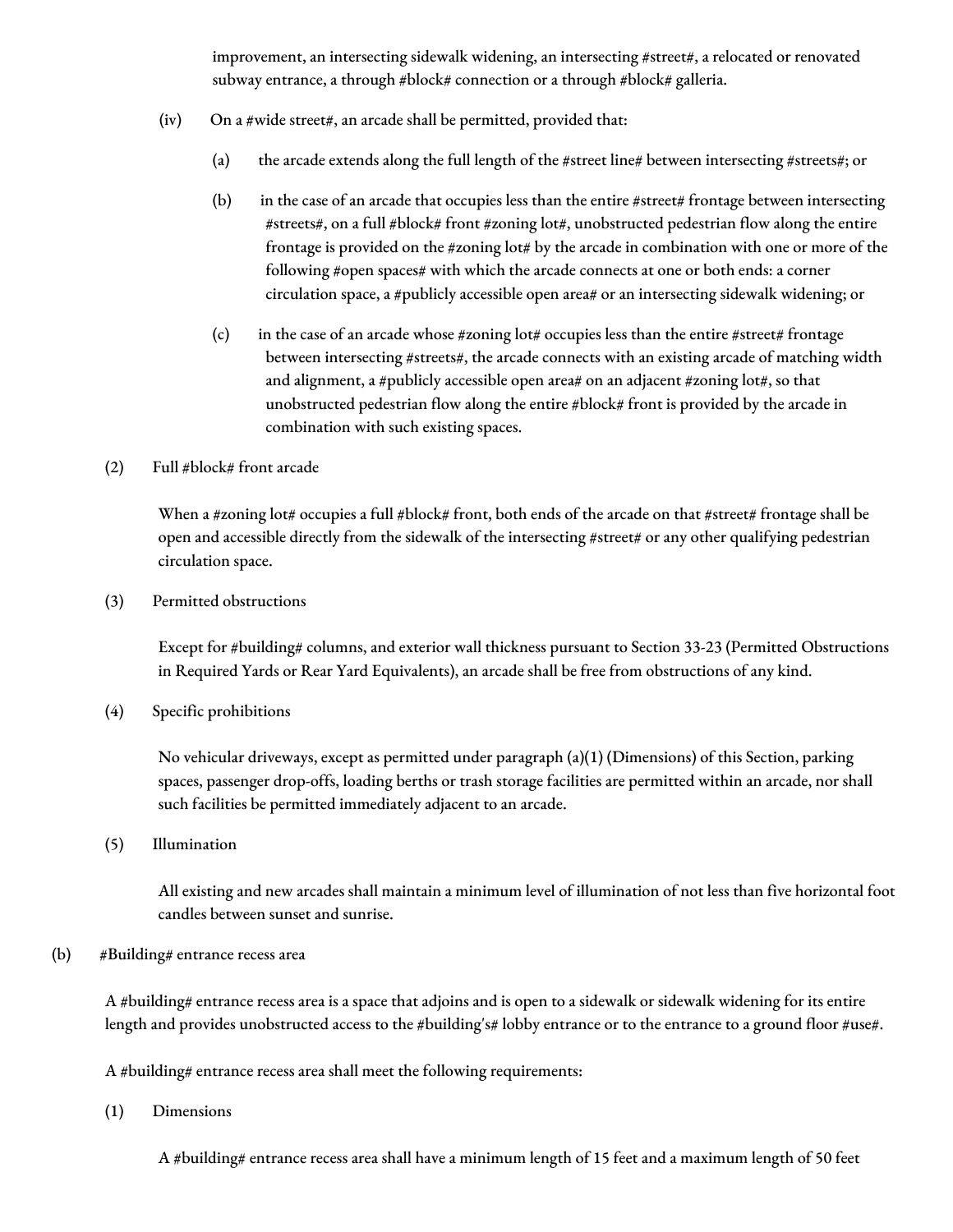measured parallel to the #street line# at a #building's# lobby entrance and a maximum length of 30 feet parallel to the #street line# at a ground floor #use# entrance. It shall have a maximum depth of 15 feet measured from the #street line# and shall have a minimum depth of 10 feet measured from the #street line#.

(2) Permitted obstructions

Any portion of a #building# entrance recess area under an overhanging portion of the #building# shall have a minimum clear height of 15 feet. It shall be free of obstructions except for exterior wall thickness pursuant to Section 33-23, and #building# columns, between any two of which there shall be a clear space of at least 15 feet measured parallel to the #street line#. Between a #building# column and a wall of the #building#, there shall be a clear path at least five feet in width.

(3) Permitted overlap

A #building# entrance recess area may overlap with an arcade, a corner arcade, a corner circulation space or a sidewalk widening, and may adjoin or overlap and connect directly without obstruction to another #building# entrance recess area except that, on any one #street# frontage, each lobby or ground floor #use# shall connect to only one #building# entrance recess area.

(c) Corner arcade

A corner arcade shall not be subject to the provisions of Sections 12-10 (DEFINITIONS) and 37-80 (ARCADES). In lieu thereof, a corner arcade shall be a small covered space adjoining the intersection of two #streets# at the same elevation as the adjoining sidewalk or sidewalk widening and directly accessible to the public at all times.

A corner arcade shall meet the following requirements:

- (1) Dimensions
	- (i) a corner arcade shall have a minimum area of 200 square feet, a minimum depth of 15 feet measured along a line bisecting the angle of intersecting #street lines#, and shall extend along both #street lines# for at least 15 feet but not more than 40 feet from the intersection of the two #street lines#; and
	- (ii) the height of a corner arcade shall be not less than 12 feet and a clear path at least 12 feet wide shall be provided from one #street line# to another #street line#.
- (2) Permitted obstructions

Except for #building# columns, and exterior wall thickness pursuant to Section 33-23, a corner arcade shall be free from obstructions of any kind.

(3) Specific prohibitions

The specific prohibitions pertaining to an arcade as described in paragraph (a)(4) of this Section shall also be applicable to a corner arcade.

(4) Permitted overlap

A corner arcade may overlap with an arcade; however, the area of overlap may only be counted once toward the fulfillment of the required minimum area of pedestrian circulation space.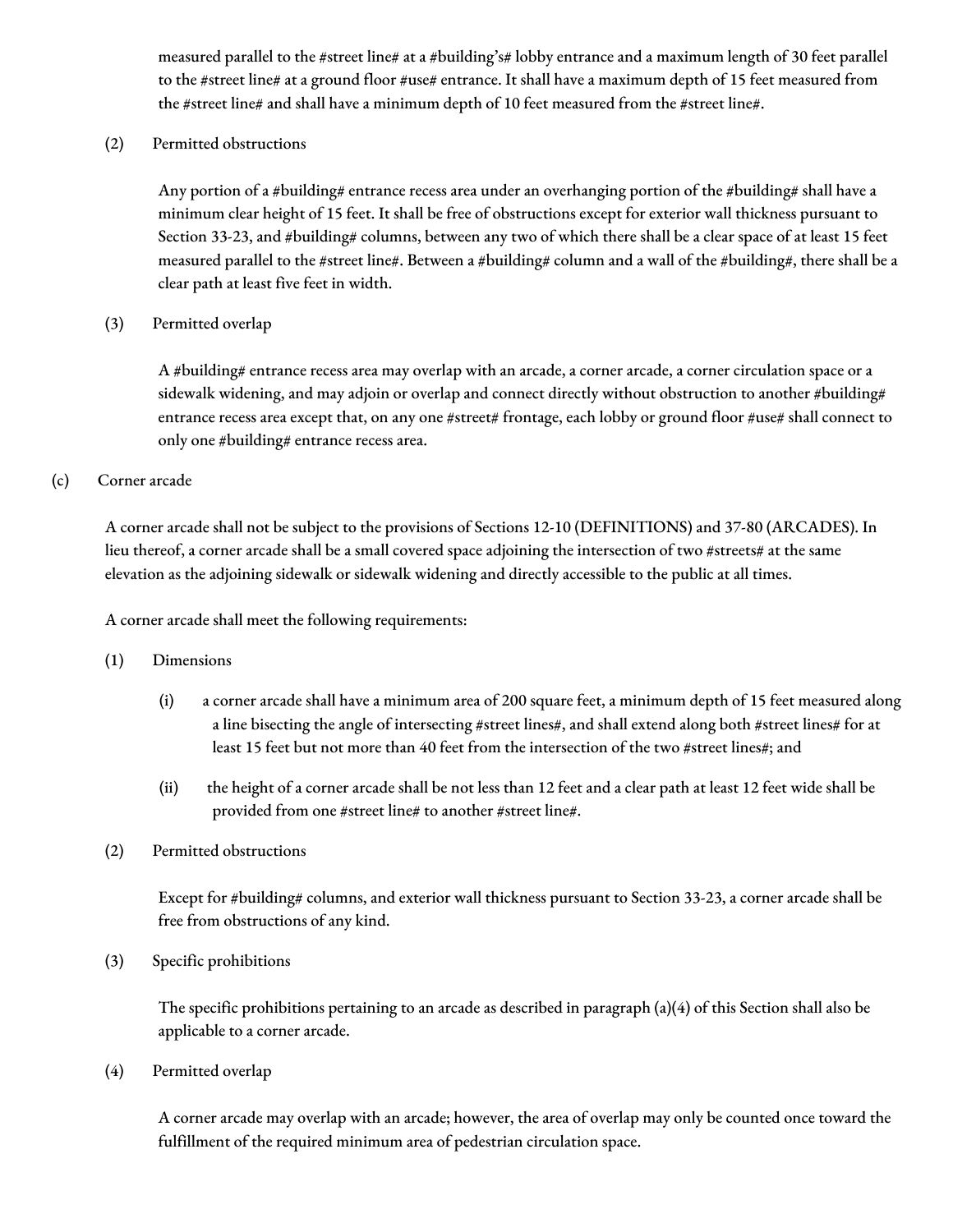## (d) Corner circulation space

A corner circulation space is a small #open space# on a #zoning lot#, adjoining the intersection of two #streets#, at the same elevation as the adjoining sidewalk or sidewalk widening and directly accessible to the public at all times.

A corner circulation space shall meet the following requirements:

(1) Dimensions

A corner circulation space shall have the same minimum dimensions as a corner arcade, as described in paragraph (c)(1) of this Section.

(2) Permitted obstructions

A corner circulation space shall be completely open to the sky from its lowest level, except for temporary elements of weather protection, such as awnings or canopies, provided that the total area of such elements does not exceed 20 percent of the area of the corner circulation space and that such elements and any attachments thereto are at least eight feet above #curb level#. A corner circulation space shall be clear of all other obstructions including, without limitation, door swings, #building# columns, #street# trees, planters, vehicle storage, parking or trash storage. However, exterior wall thickness may be added pursuant to Section 33-23. No gratings, except for drainage, shall be permitted.

(3) #Building# entrances

Entrances to ground level #uses# are permitted from a corner circulation space.

An entrance to a #building# lobby is permitted from a corner circulation space, provided that the entrance is at no point within 20 feet of the intersection of the two #street lines# that bound the corner circulation space.

(4) Permitted overlap

A corner circulation space may overlap with a sidewalk widening.

#### (e) Relocation or renovation of a subway stair

When a #development# or #enlargement# is constructed on a #zoning lot# containing a relocated stairway entrance or entrances to a subway, or an existing stairway entrance or entrances to a subway, and such entrance or entrances are relocated or renovated in accordance with the provisions of Section 37-40 (OFF-STREET RELOCATION OR RENOVATION OF A SUBWAY STAIR), inclusive, one and one-half times the area, measured at #street# level, of such entrance or entrances may count toward meeting the pedestrian circulation space requirement.

(f) Sidewalk widening

A sidewalk widening is a continuous, paved, open area along the #front lot line# of a #zoning lot# at the same elevation as the adjoining sidewalk and directly accessible to the public at all times. A sidewalk widening shall be provided on the #wide street# frontage of a #zoning lot# of a #development# or #enlargement# where all existing #buildings# on the same #block# frontage, whether on the same or another #zoning lot#, provide sidewalk widenings.

A sidewalk widening shall meet the following requirements: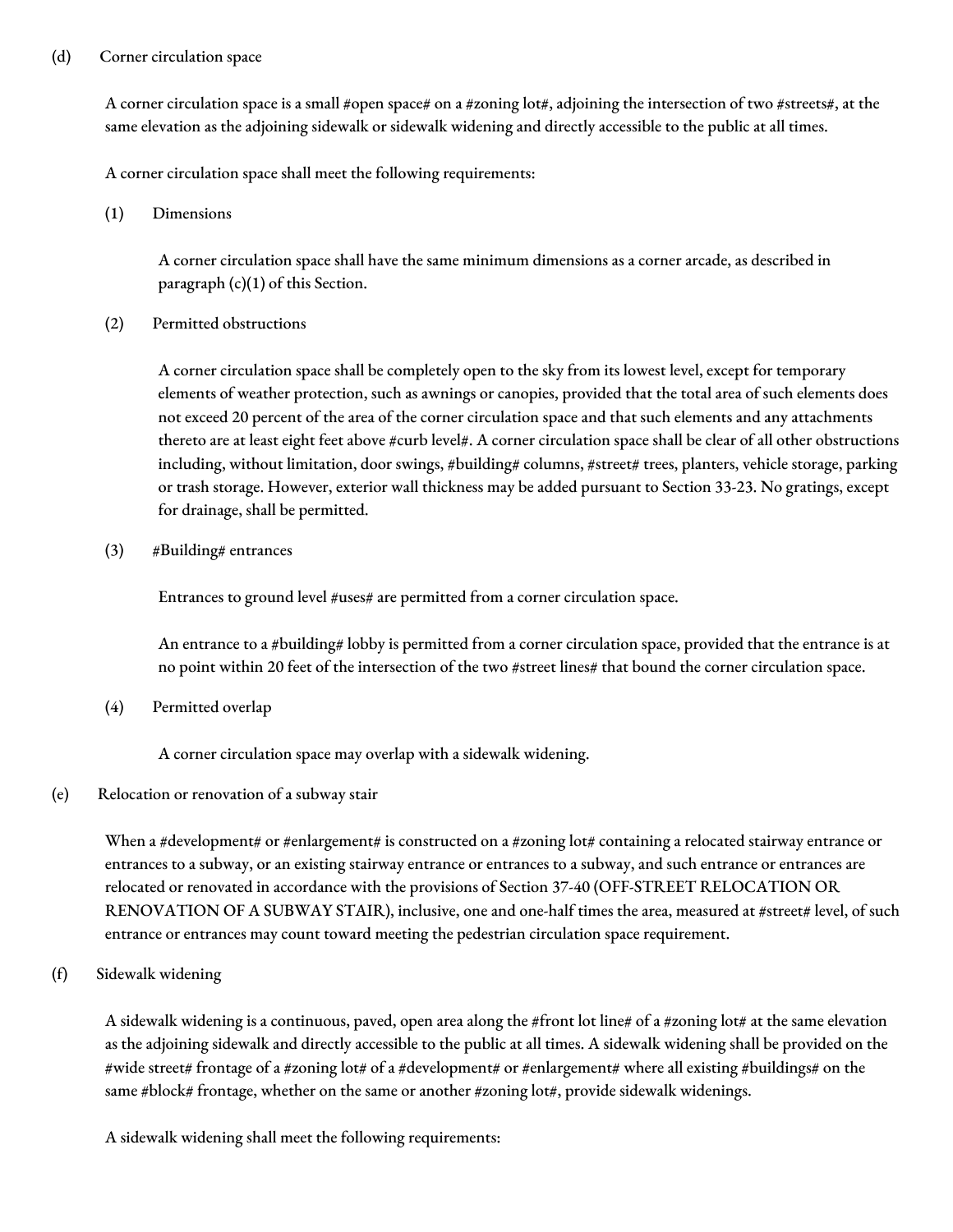## (1) Dimensions

A sidewalk widening shall have a width of no less than five feet nor more than 10 feet measured perpendicular to the #street line#, and shall be contiguous along its entire length to a sidewalk.

A sidewalk widening shall extend along the full length of the #front lot line# except for the portion of the #front lot line# interrupted by an existing #building# which is located at a #side lot line# or, in the case of a full #block# frontage, located at the intersection of two #streets#.

A required sidewalk widening on a #wide street# shall connect directly to any existing adjoining sidewalk widening and shall extend the entire length of the #front lot line#.

The width of such a required sidewalk widening shall equal that of the existing adjoining sidewalk widening. If there is more than one such existing sidewalk widening, the width of such a required sidewalk widening shall equal that of the existing sidewalk widening that is longest.

A sidewalk widening is permitted on a #wide street# when not adjacent to an existing sidewalk widening only if either the sidewalk widening extends along the #street line# of the #wide street# for the full length of the #block# front, or the #zoning lot# is a #corner lot# and the sidewalk widening extends along the full length of the #street line# of the #wide street# to its intersection with the #street line# of the other #street# on which the #zoning lot# fronts.

Except for the permitted interruptions, as set forth in paragraph  $(f)(2)$  of this Section, a sidewalk widening is permitted on a #narrow street# only if it has a length of at least 100 feet.

(2) Permitted interruptions

Interruptions of the continuity of a qualifying sidewalk widening shall be permitted only under the following conditions:

- (i) by an arcade that has a width equal to or greater than the width of the sidewalk widening and which is directly connected to the sidewalk widening;
- (ii) if overlapped by a corner circulation space or a #building# entrance recess area that permits uninterrupted pedestrian flow;
- (iii) if overlapped by a #public plaza#, provided that the overlapping portion of such #public plaza# conforms to the design standard of a sidewalk widening;
- (iv) by an off-street subway entrance, provided such an entrance is located at a #side lot line# or is located at the intersection of two #street lines#;
- (v) if overlapped by the queuing space of a relocated or renovated subway entrance, provided that the queuing space for the entrance leaves at least a five foot uninterrupted width of sidewalk widening along the entire length of the queuing space; or
- (vi) by a driveway that is located at a #side lot line#; however, where the #zoning lot# has a through #block# connection, a through #block# galleria or a #through block public plaza# at such a #side lot line#, the location of its driveway is not restricted. The area occupied by the driveway, up to the width of the sidewalk widening, may be counted toward meeting the pedestrian circulation space requirement,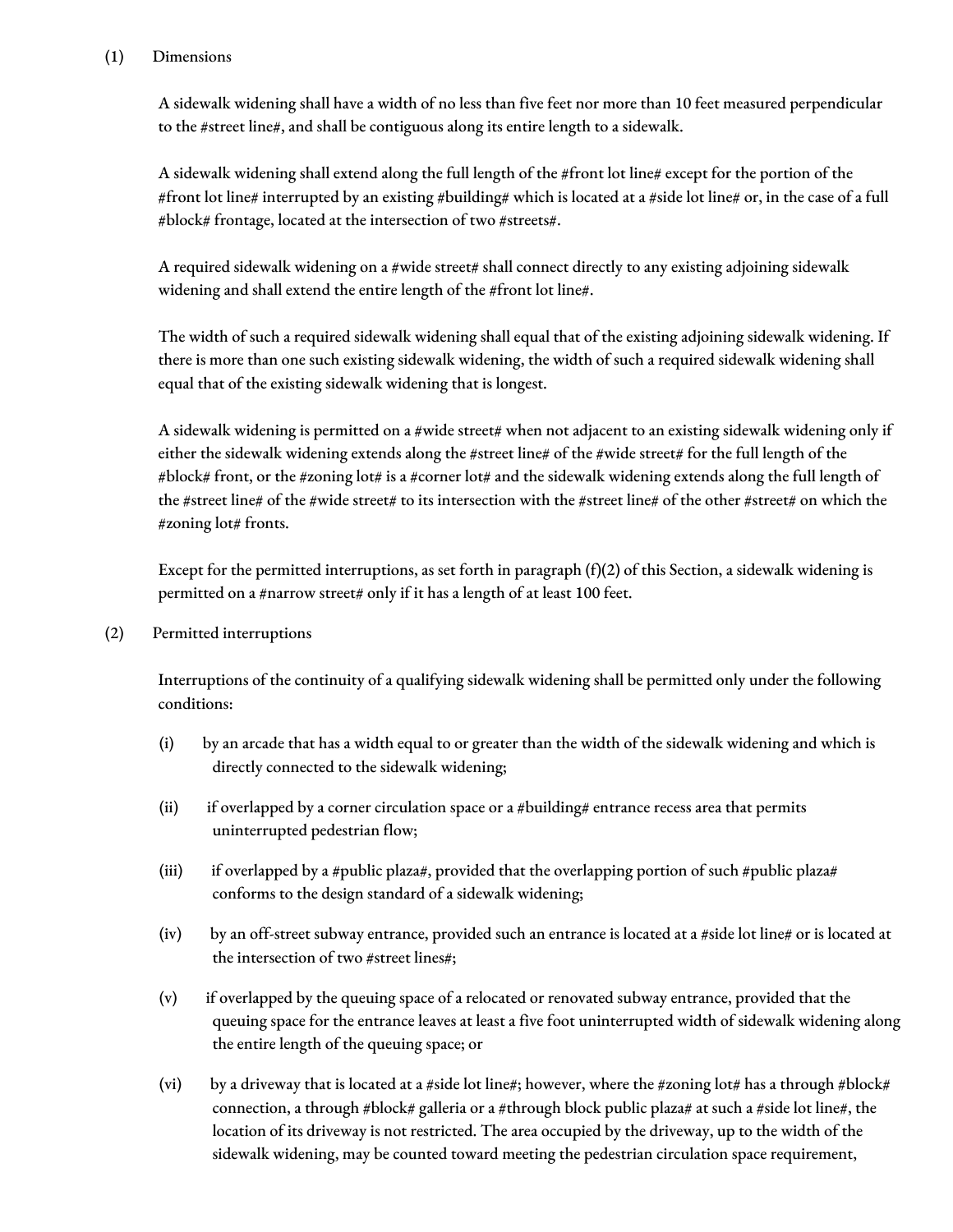provided that there shall be no change of grade within the area of the sidewalk widening.

(3) Permitted obstructions

A sidewalk widening shall be unobstructed from its lowest level to the sky except for those obstructions permitted under paragraph (f)(2) of this Section, for exterior wall thickness pursuant to Section 33-23, and for temporary elements of weather protection, such as awnings or canopies, provided that the total area of such elements, measured on the plan, does not exceed 20 percent of the sidewalk widening area, and that such elements and any attachments thereto are at least eight feet above #curb level#.

(4) Specific prohibitions

No #street# trees are permitted on a sidewalk widening. No vehicle storage, parking or storage of trash is permitted on a sidewalk widening. Gratings may not occupy more than 50 percent of the sidewalk widening area nor be wider than one half the width of the sidewalk widening.

(5) Special design treatment

When one end of the sidewalk widening abuts an existing #building# on the #zoning lot# or an existing #building# on the #side lot line# of the adjacent #zoning lot#, design treatment of the termination of the sidewalk widening is required to smooth pedestrian flow. The portion of the sidewalk widening subject to design treatment, hereinafter called the transition area, shall not extend more than 10 feet nor less than five feet along the sidewalk widening from its termination.

The transition area shall receive special design treatment which may include, but is not limited to, landscaping, sculpture or #building# transparency. The transition area shall be designed to effect a gradual change of the sidewalk widening width to match the #street wall# line of the existing #building# at the sidewalk widening's termination. This may be accomplished by a curved or diagonal edge of paving along a landscaped bed, the use of stepped edges of the #building# or other architectural treatment of the #building# or paving which avoids an abrupt visual termination of the sidewalk widening. Such special design treatment may be considered a permitted obstruction.

(g)  $#Transit$  volumes# and improvements to #mass transit stations#

Where #transit volumes# or improvements to #mass transit stations# are provided pursuant to the provisions of Article VI, Chapter 6 (Special Regulations Applying Around Mass Transit Stations), each square foot of mass transit access may constitute one square foot of required pedestrian circulation space, not to exceed 3,000 square feet. For the purposes of this paragraph, defined terms include those in Section 66-11 (Definitions).

(h) Through #block# connection

A through #block# connection is a paved, open or enclosed space providing unobstructed access to the #building's# main lobby and connecting, in a straight, continuous, unobstructed path, two parallel or nearly parallel #streets#.

Up to a maximum of 3,000 square feet of a through #block# connection may count toward the minimum pedestrian circulation space requirement.

A through #block# connection shall meet the following requirements:

(1) Location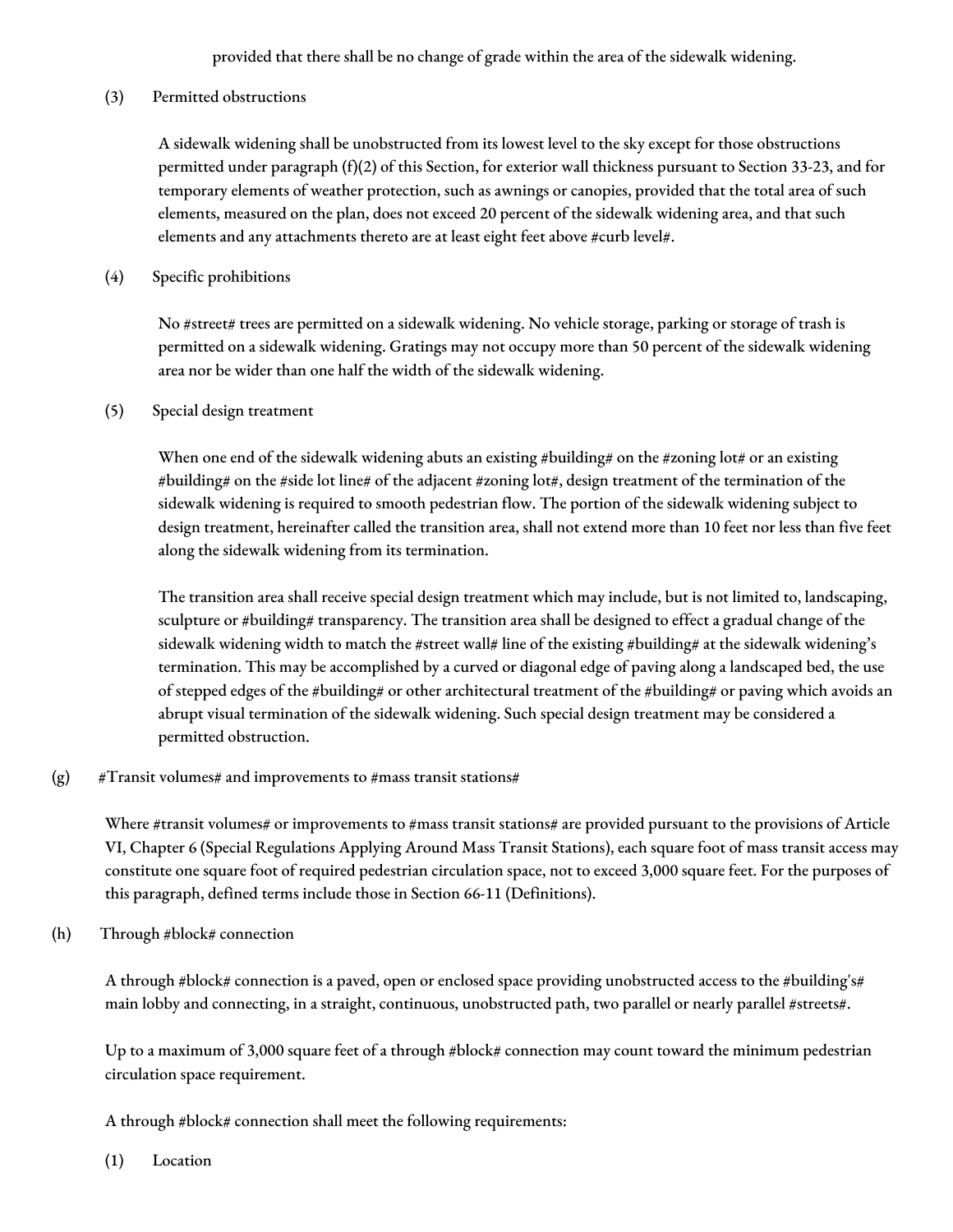- (i) A through #block# connection shall be located at least 150 feet from the intersection of two #streets#.
- (ii) Where the #zoning lot# or a portion thereof is directly across a #street# from, and opposite to, an existing through #block# connection on an adjacent #block# and the existing connection is at least 150 feet from the intersection of two #streets#, the alignment of the new through #block# connection shall overlap with that of the existing connection. Such existing connection may also be a through #block# galleria, #through block public plaza# or any through #block# circulation area with a minimum width of 12 feet, which is located within a #building#.
- (iii) Where there are already two through #block# connections located on the same #block#, a new through #block# connection shall not count toward meeting the pedestrian circulation space requirement.
- (iv) No through #block# connection shall be permitted on any portion of a #zoning lot# occupied by a landmark or interior landmark so designated by the Landmarks Preservation Commission, or occupied by a #building# whose designation as a landmark or interior landmark has been calendared for public hearing and is pending before the Landmarks Preservation Commission.
- (2) Design standards for a through #block# connection
	- (i) A through #block# connection shall provide a straight, continuous, unobstructed path at least 15 feet wide. If covered, the clear, unobstructed height of a through #block# connection shall not be less than 15 feet. Exterior wall thickness, as set forth in Section 33-23, shall be a permitted obstruction to such path.
	- (ii) At no point shall the level of a through #block# connection be more than five feet above or below #curb level#. In all cases, the through #block# connection must provide a clear path, accessible to people with disabilities, through its entire length.
	- (iii) A through #block# connection may be located inside or outside of a #building#. The area of a through #block# connection located within a #building# shall be counted as #floor area#.
	- (iv) A through #block# connection located partially or wholly within a #building# shall adjoin and connect directly to the #building's# main lobby via unobstructed openings with an aggregate width exceeding that of any other entrances to the lobby.
	- (v) A through #block# connection located wholly or partially outside a #building# shall provide unobstructed access directly to the #building's# main lobby through the major entrance. For the purposes of this Section, the major entrance shall be that entrance to the main lobby which has the greatest aggregate width of clear openings for access.
	- (vi) Any portion of a through #block# connection located outside a #building# shall be illuminated throughout with a minimum level of illumination of not less than five horizontal foot candles (lumens per candle). Such illumination shall be maintained throughout the hours of darkness.
	- (vii) A through #block# connection shall at a minimum be accessible to the public from 8:00 a.m. to 7:00 p.m. on the days the #building# is open for business and shall have posted, in prominent, visible locations at its entrances, #signs# meeting the standards set forth in paragraph (h)(2)(viii) of this Section.
	- (viii) A through #block# connection shall provide the following information for public access at each public entry to the through #block# connection: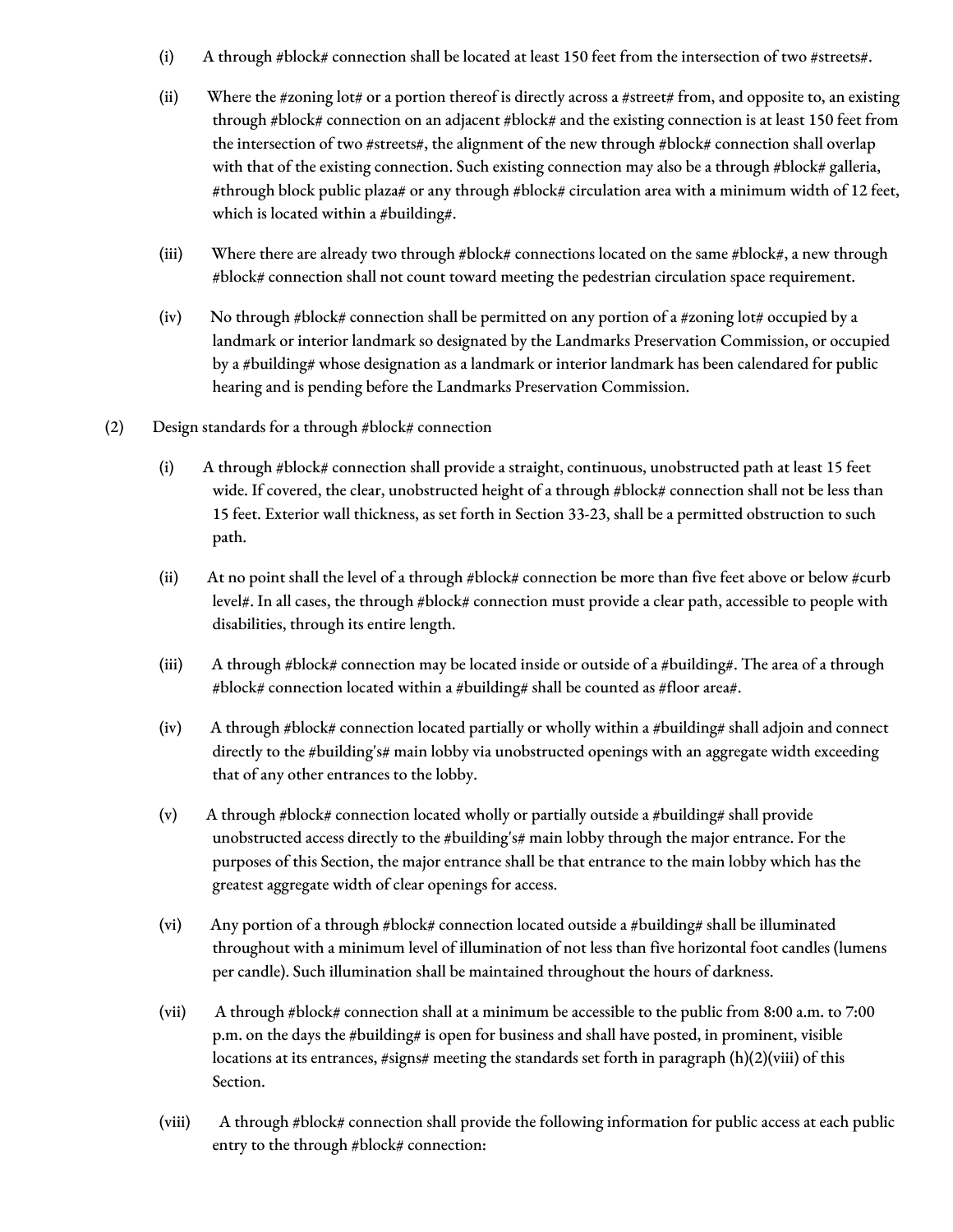- (a) For an unenclosed through #block# connection, the public access information shall be an entry plaque located at the entrance to the through #block# connection at each #street# frontage. The entry plaque shall contain:
	- (1) a public space symbol and required text that matches the dimensions and graphic standards provided in the Privately Owned Public Space Signage file from the Required Signage Symbols page on the [Department](http://www1.nyc.gov/site/planning/zoning/graphic-files.page) of City Planning website. Such symbol and required text shall include the phrase "Open To Public" and shall be provided with a highly contrasting background, in a format that ensures legibility. Additional requirements and review procedures for privately owned public space signage systems are specified in Title 62, Chapter 11, of the Rules of the City of New York; and
	- (2) an international Symbol of Access for people with disabilities that is at least three inches square.

The entry plaque shall be mounted with its center five feet above the elevation of the nearest walkable pavement on a wall or a permanent freestanding post. It shall be placed so that the entire entry plaque is obvious and directly visible without any obstruction, along every line of sight from all paths of pedestrian access to the through #block# connection, in a position that clearly identifies the entry to the connection.

- (b) For an enclosed through #block# connection or a portion thereof:
	- (1) a public space symbol and required text as described in paragraph  $(h)(2)(viii)(a)$  of this Section, shall be mounted with its center five feet above the elevation of the nearest walkable pavement;
	- (2) lettering stating "PUBLIC ACCESS TO \_\_\_\_ STREET," indicating the opposite #street# to which the through #block# connection passes and which lettering shall not be less than three inches in height and located not more than three inches away from the public space symbol and required text; and
	- (3) lettering not more than two inches or less than one and a half inches in height stating "Open" with the hours and days of operation of the through #block# connection. This lettering shall be located not more than three inches from the public space symbol and required text.

The above required information shall be permanently affixed on the glass panel of the entry doors of the through #block# connection clearly facing the direction of pedestrian flow. The information shall be located not higher than six feet or lower than three feet above the level of the pedestrian path at the entry.

## (i) #Public plaza#

A maximum of 30 percent of the area of a #public plaza# that faces a #street# intersection, or provides access to a major #building# entrance, may be counted toward meeting the pedestrian circulation space requirement.

A maximum of 3,000 square feet of a #through block public plaza# may be counted toward meeting the pedestrian circulation space requirement.

For all other #public plazas#, the first 10 feet of depth from the #street line# may be counted toward meeting the